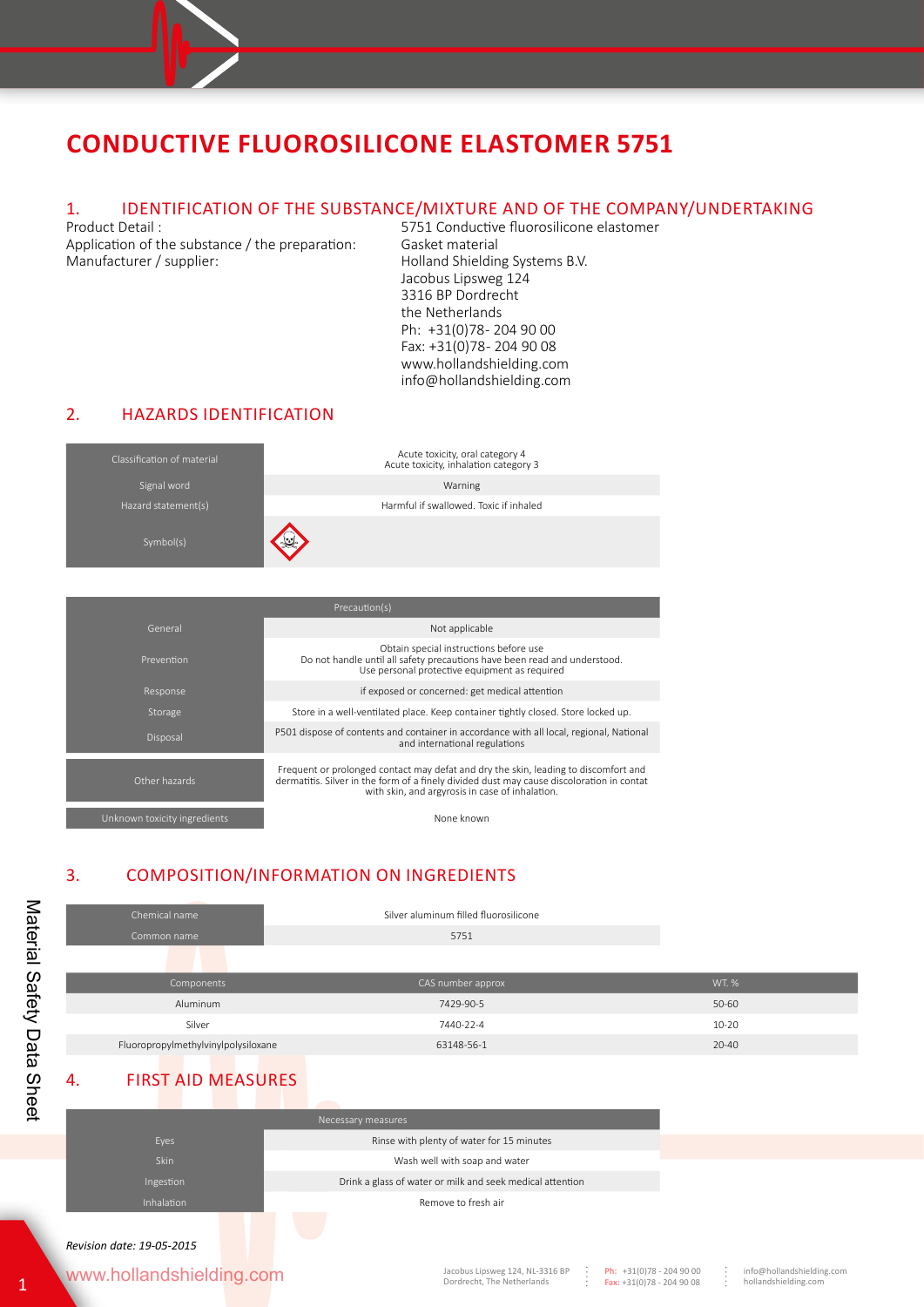| Symptoms, acute and delayed                          |                               |  |  |
|------------------------------------------------------|-------------------------------|--|--|
| Eyes                                                 | May cause mild eye irritation |  |  |
| Skin                                                 | May cause mild irritation     |  |  |
| Ingestion                                            | May be harmful if swallowed   |  |  |
| Inhalation                                           | None known                    |  |  |
| Indication of medical attention and treatment needed |                               |  |  |
| Eyes                                                 | Irritation occurs             |  |  |
| <b>Skin</b>                                          | Irritation occurs             |  |  |
| Ingestion                                            | Irritation occurs             |  |  |
| Inhalation                                           | Irritation occurs             |  |  |
| Notes to physician                                   | None                          |  |  |

#### 5. FIREFIGHTING MEASURES



### 6. ACCIDENTAL RELEASE MEASURES

| Personal precautions                                     | General cleanliness                                                                                                                                               |
|----------------------------------------------------------|-------------------------------------------------------------------------------------------------------------------------------------------------------------------|
| Protective equipment                                     | None                                                                                                                                                              |
| Emergency procedures                                     | None. Clean area                                                                                                                                                  |
| Methods and materials for contaimination<br>and clean up | Scrape, sweep, or gather up material and put in a container for disposal. Bury in a<br>licensed landfill in accordance with federal, state and local Regulations. |

### 7. HANDLING AND STORAGE

| Precautions for safe handling |                                                     |  |  |
|-------------------------------|-----------------------------------------------------|--|--|
| Respiratory protection        | None cloth or rubber gloves                         |  |  |
| Eyes and face                 | Safety glasses                                      |  |  |
| Gloves                        | None cloth or rubber gloves                         |  |  |
| Engineering controls          | None                                                |  |  |
| Conditions for safe storage   | Store at ambient temperatures, preferably 65°-85° F |  |  |
| Imcompatabilities             | None                                                |  |  |

### 8. EXPOSURE CONTROLS/PERSONAL PROTECTION

| OSHA permissible exposure limit |      |                   |                 |
|---------------------------------|------|-------------------|-----------------|
| Component                       | Type | Value             | Form            |
| Aluminum                        | pel  | 5mg/m3            | Respirable dust |
|                                 | Pel  | $15 \text{ mg/m}$ | Total dust      |
| Silver                          | pel  | $0.01$ mg/m $3$   | Dust and fume   |

Engineering controls Exhaust ventilation during cure.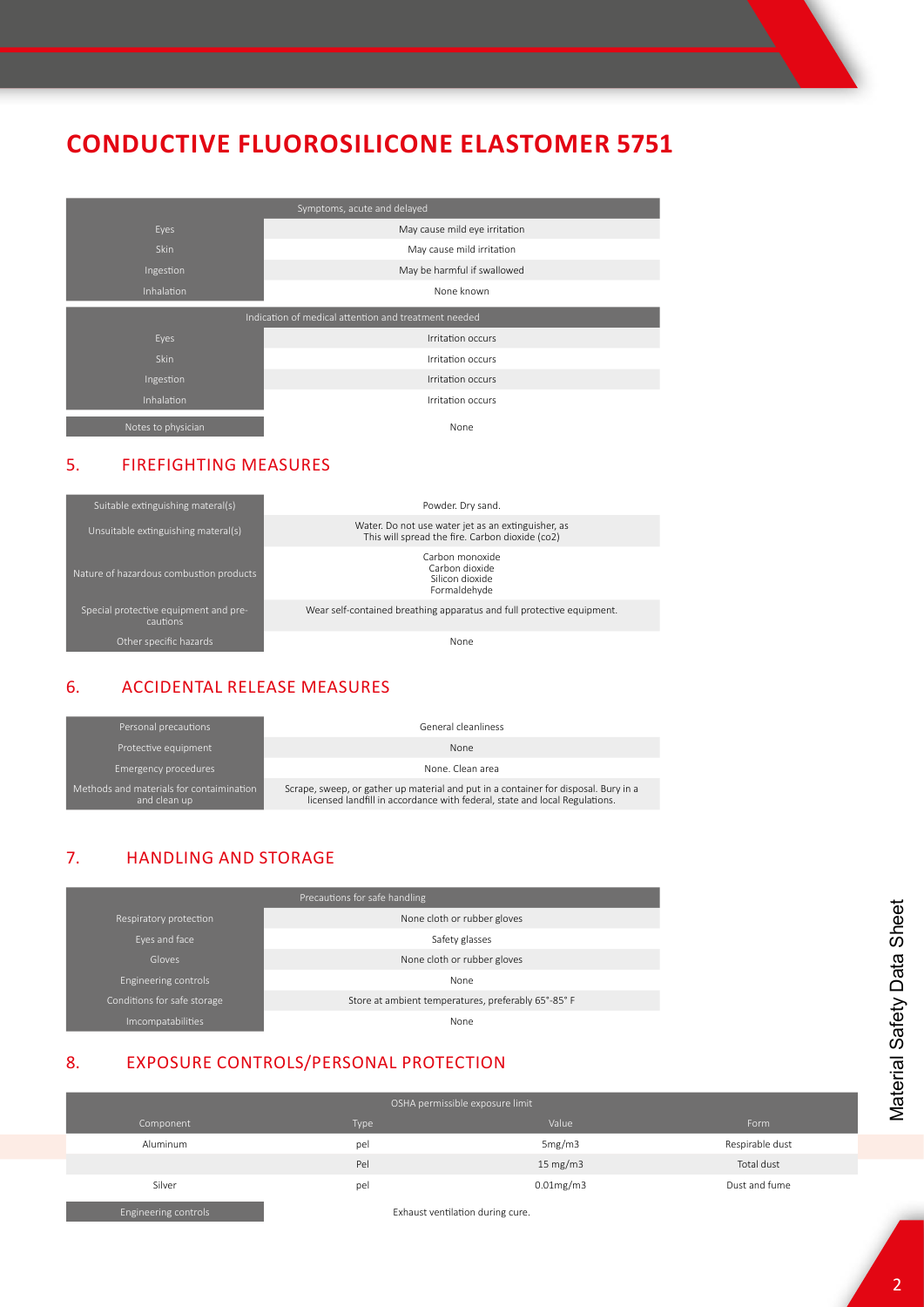|                        | Individual protection measures, equipment |  |  |
|------------------------|-------------------------------------------|--|--|
| Eyes and face          | Safety glasses                            |  |  |
| Gloves                 | Cloth or rubber                           |  |  |
| Respiratory protection | None                                      |  |  |

### 9. PHYSICAL AND CHEMICAL PROPERTIES

| Appearance (physical state, color, etc.) | Tan solid                                        |
|------------------------------------------|--------------------------------------------------|
| Odor                                     | <b>Essentially odorless</b>                      |
| Odor threshold                           | Not available                                    |
| Ph.                                      | Not available                                    |
| Melting point                            | Not available                                    |
| Freezing point                           | Not available                                    |
| Initial boiling point                    | Not available                                    |
| Boiling range                            | Not available                                    |
| Flash point                              | Not available                                    |
| Evaporation rate                         | <1                                               |
| Flamability (solid, gas)                 | Not available                                    |
| Upper flammability limit                 | Not available                                    |
| Lower flammability limit                 | Not available                                    |
| Vapor pressure                           | Not available                                    |
| Vapor density                            | Not available                                    |
| Relative density                         | ~2000                                            |
| Solubility(ies)                          | Insoluble in water. Somewhat soluble in toulene. |
| Partition coefficient (n-octanol/water)  | Not available                                    |
| Auto-ignition temperature                | Not available                                    |
| Decomposition temperature                | Not available                                    |
| Viscosity                                | Not available                                    |

#### 10. STABILITY AND REACTIVITY

| Reactivity                              | Low                         |
|-----------------------------------------|-----------------------------|
| Chemical stability                      | High                        |
| Stabilizers present                     | None                        |
| Possibility of hazardous reactions      | Low                         |
| Conditions to avoid (static, vibration) | None                        |
| Incompatible materials                  | Ammonia, Fluorine, Chlorine |
| Hazardous decomposition products        | None                        |
| Visual evidence of decomposition        | None                        |

### 11. TOXICOLOGICAL INFORMATION

| Likely routes of exposure                                                   |                      |  |  |
|-----------------------------------------------------------------------------|----------------------|--|--|
| Ingestion                                                                   | Harmful if swallowed |  |  |
| Symptoms related to physical, chemical<br>and toxicological characteristics | Irritation           |  |  |
| Delayed and immediate effects                                               | None                 |  |  |
|                                                                             |                      |  |  |

 $\begin{array}{c} \vdots \\ \vdots \\ \vdots \end{array}$